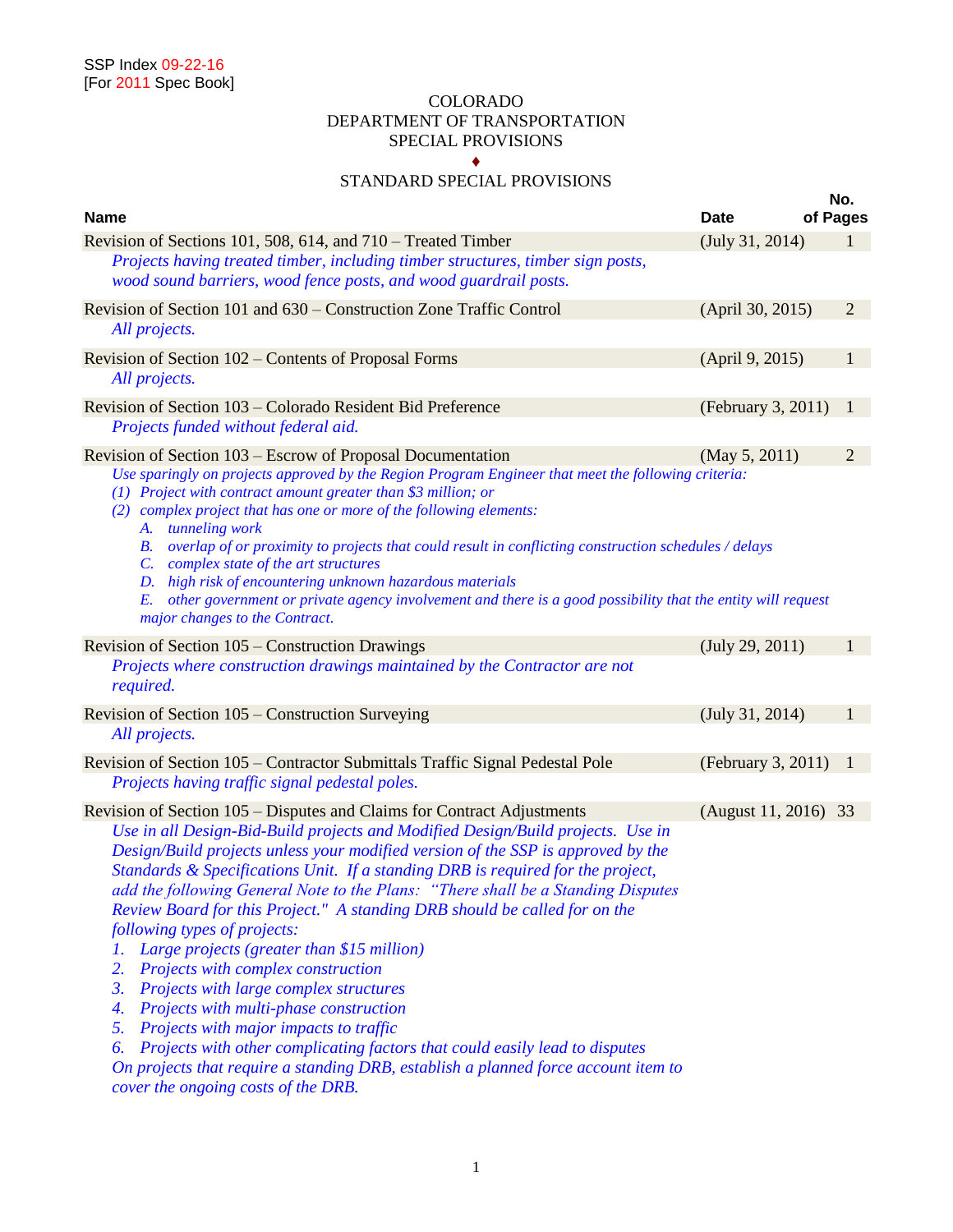| Revision of Section 105 – Hot Mix Asphalt Pavement Smoothness                                                                                                              | (May 8, 2014)         | $\tau$         |
|----------------------------------------------------------------------------------------------------------------------------------------------------------------------------|-----------------------|----------------|
| Projects having Hot Mix Asphalt.<br>Note: This specification requires a Force Account item for incentive payment.                                                          |                       |                |
|                                                                                                                                                                            |                       |                |
| Revision of Section 105 – Portland Cement Concrete Pavement Smoothness<br>Projects having Portland Cement Concrete Pavement (PCCP).                                        | (February 18, 2016) 1 |                |
| Note: This specification requires a Force Account item for incentive payment.                                                                                              |                       |                |
| Revision of Section 105 – Violation of Working Time Limitation                                                                                                             | (February 3, 2011)    | $\blacksquare$ |
| Projects that have a working time limitation specified in the project special<br>provisions.                                                                               |                       |                |
| Revision of Sections 105 and 106 – Conformity to the Contract of Hot Mix Asphalt<br>(Less than 5000 Tons)                                                                  | (January 15, 2015)    | 8              |
| Projects with less than 5000 tons of HMA, as determined by the Region Materials Engineer.<br>Note: This specification requires a Force Account item for incentive payment. |                       |                |
| Revision of Sections 105 and 106 – Conformity to the Contract of Hot Mix Asphalt<br>(Less than 5000 Tons with Volumetric Verification)                                     | (January 15, 2015)    | -9             |
| Projects with less than 5000 tons of HMA, as determined by the Region Materials Engineer.<br>Note: This specification requires a Force Account item for incentive payment. |                       |                |
| Revision of Sections 105 and 106 – Conformity to the Contract of Hot Mix Asphalt<br>(Voids Acceptance)                                                                     | (January 15, 2015) 10 |                |
| Projects with 5000 or more tons of HMA when acceptance is based on asphalt                                                                                                 |                       |                |
| content, voids in the mineral aggregate, air voids, and in-place density.                                                                                                  |                       |                |
| Note: This specification requires a Force Account item for incentive payment.                                                                                              |                       |                |
| Revision of Sections 105, 106, 412, 601 and 709 - Conformity to the Contract of<br><b>Portland Cement Concrete Pavement</b><br>and Dowel Bars and Tie Bars for Joints      | (April 30, 2015)      | 24             |
| Projects having Concrete Class E and Class P.                                                                                                                              |                       |                |
| Note: This specification requires a Force Account item for incentive payment. The designer will place a note                                                               |                       |                |
| in the Genereal Notes indicating whether the project will be accepted by flexural strength or compressive<br>strength.                                                     |                       |                |
| Revision of Section 106 - Buy America Requirements                                                                                                                         | (November 6, 2014) 1  |                |
| All projects.                                                                                                                                                              |                       |                |
| Revision of Section 106 – Certificates of Compliance and Certified Test Reports<br>All projects.                                                                           | (February 3, 2011) 1  |                |
|                                                                                                                                                                            |                       |                |
| Revision of Section 106 – Country of Origin<br>Projects which are solely State funded and have budgets greater than \$500,000.                                             | (January 15, 2015)    | - 1            |
| Revision of Section 106 - Hot Mix Asphalt - Verification Testing                                                                                                           | (July 29, 2011)       | $\overline{2}$ |
| Projects having more than 5000 tons of Hot Mix Asphalt (HMA) when acceptance<br>is based on gradation, asphalt content, and in-place density.                              |                       |                |
|                                                                                                                                                                            |                       |                |
| Revision of Section 106 – Material Sources                                                                                                                                 | (October 31, 2013) 1  |                |
| All projects.                                                                                                                                                              |                       |                |
| Revision of Section 106 - Modified Epoxy Pavement Marking Acceptance<br>and Pay Factors                                                                                    | (May 12, 2016)        | 1              |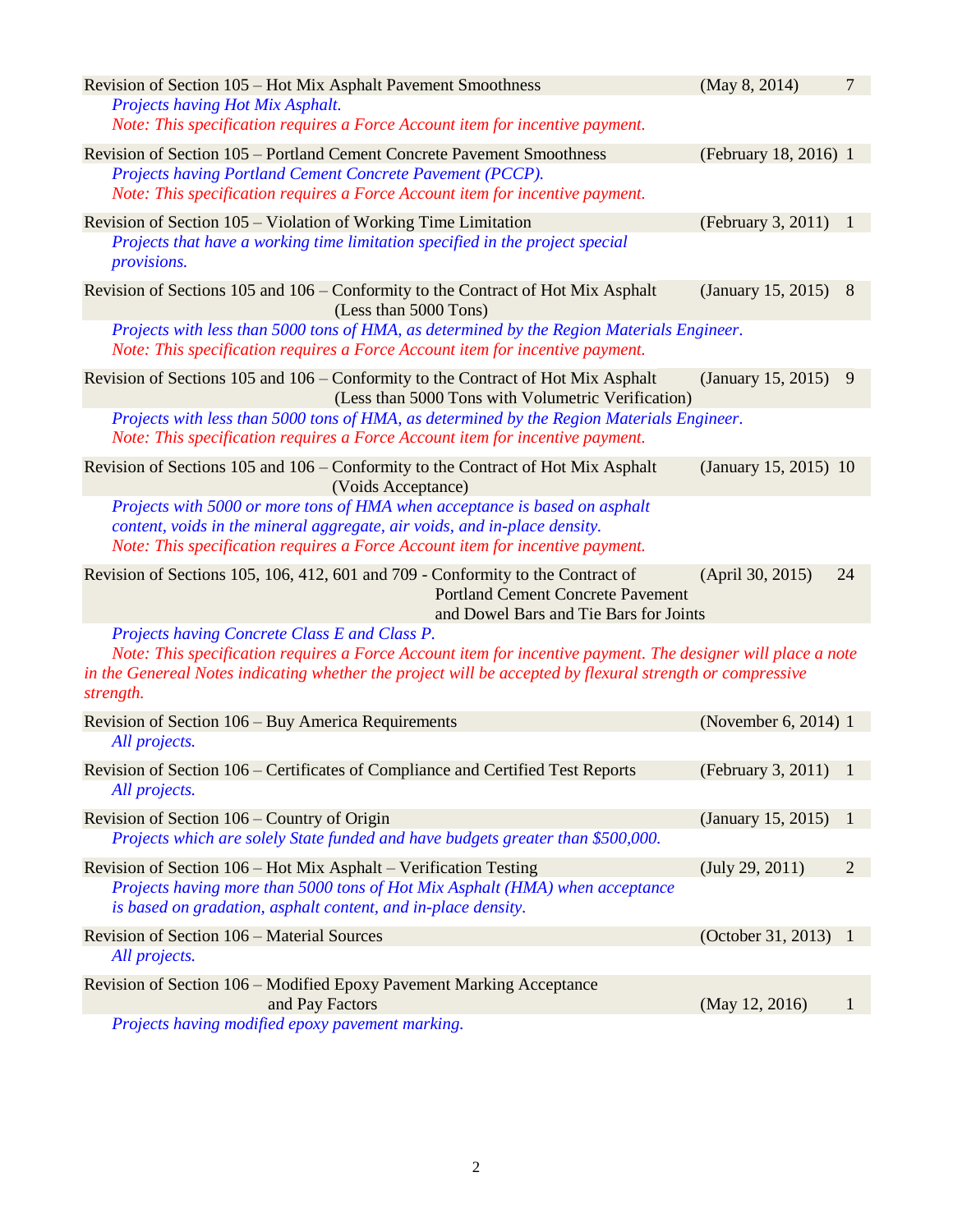| Revision of Section 106 – Supplier List<br>All projects.                                                                                                               | (January 30, 2014) 1  |                |
|------------------------------------------------------------------------------------------------------------------------------------------------------------------------|-----------------------|----------------|
| Revision of Sections 106 and 412 – Surface Texture of Portland Cement Concrete<br>Pavement                                                                             | (October 29, 2015) 3  |                |
| Projects having any type of concrete pavement.                                                                                                                         |                       |                |
| Revision of Sections 106, 627 and 713 - Glass Beads for Pavement Marking<br>Projects having pavement marking with glass beads.                                         | (May 12, 2016)        | $\overline{2}$ |
| Revision of Section 107 – Project Payrolls<br>All projects.                                                                                                            | (May 2, 2013)         | $\mathbf{1}$   |
| Revision of Section 107 - Responsibility for Damage Claims,<br>Insurance Types, and Coverage Limits                                                                    | (February 3, 2011)    | $\mathbf{1}$   |
| All projects.                                                                                                                                                          |                       |                |
| Revision of Section 107 – Warning Lights for Work Vehicles and Equipment<br>All projects.                                                                              | (January 30, 2014)    | -1             |
| Revision of Section 107 – Water Quality Control (CDOT Obtained Stormwater Permit) (March 29, 2016)                                                                     |                       | 6              |
| Projects having a Colorado Discharge Permit System (CDPS)<br>Stormwater Construction Permit (SCP) for which CDOT obtains the Stormwater Construction Permit.           |                       |                |
| Revision of Section 107 - Water Quality Control (Contractor Obtained<br><b>Stormwater Permit)</b>                                                                      | (March 29, 2016)      | 6              |
| Projects having a Colorado Discharge Permit System (CDPS) Stormwater Construction Permit (SCP)<br>for which the Contractor obtains the Stormwater Construction Permit. |                       |                |
| Revision of Sections 107 and 208 – Water Quality Control under One Acre<br>of Disturbance                                                                              | (March 29, 2016)      | $\overline{4}$ |
| Projects having disturbed areas of less than one acre not having a Colorado Discharge Permit System<br>(CDPS) Stormwater Construction Permit (SCP).                    |                       |                |
| Revision of Section 108 – Delay and Extension of Contract Time<br>All projects.                                                                                        | (April 30, 2015)      | $\overline{2}$ |
| Revision of Section 108 - Holiday Weekend<br>All projects.                                                                                                             | (February 18, 2016) 1 |                |
| Revision of Section 108 – Liquidated Damages<br>All projects.                                                                                                          | (October 29, 2015) 1  |                |
| Revision of Section 108 – Notice to Proceed<br>All projects.                                                                                                           | (July 31, 2014)       | 1              |
| Revision of Section 108 – Project Schedule<br>All projects.                                                                                                            | (July 31, 2014)       | 6              |
| Revision of Section 108 – Subletting of Contract                                                                                                                       | (January 31, 2013)    | 1              |
| All projects.                                                                                                                                                          |                       |                |
| Revision of Section 108 - Payment Schedule (Single Fiscal Year)<br>Projects which are expected to be completed in a single State fiscal year.                          | (April 30, 2015)      | 1              |
| Revision of Sections 108 and 109 - Payment Schedule (Multiple Fiscal Years)                                                                                            | (April 30, 2015)      | 1              |
| <b>Projects which are expected to require more than one State fiscal year to complete</b>                                                                              |                       |                |

*Projects which are expected to require more than one State fiscal year to complete.*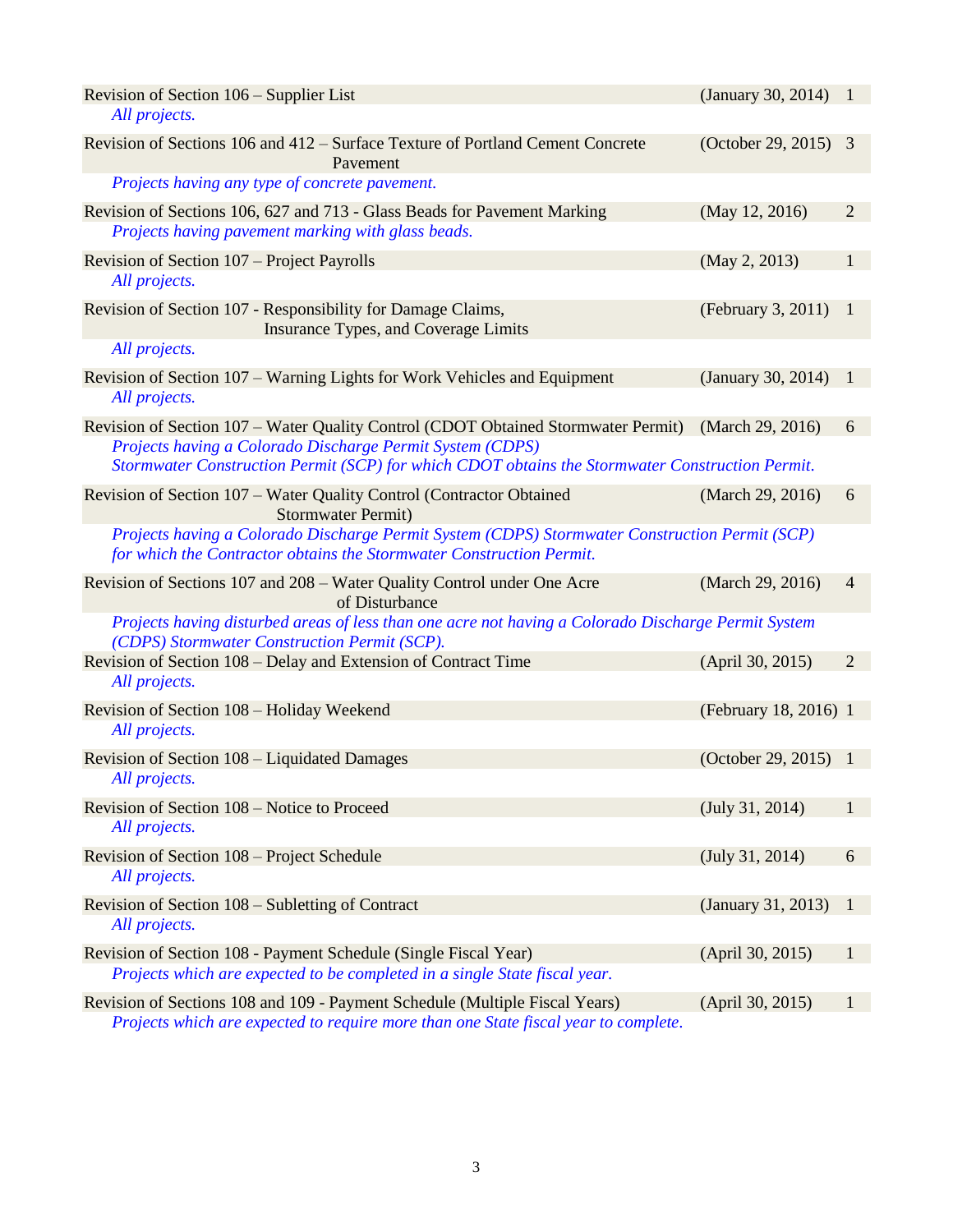| Revision of Section 109 – Asphalt Cement Cost Adjustment<br>(Asphalt Cement Included in the Work)                                                                                                         | (August 3, 2015)        | $\overline{2}$ |
|-----------------------------------------------------------------------------------------------------------------------------------------------------------------------------------------------------------|-------------------------|----------------|
| Projects with items 403 Hot Mix Asphalt and/or 403 Stone Matrix Asphalt<br>in which the cost of Asphalt Cement $(AC)$ is included in the work.<br>Note: This specification requires a Force Account item. |                         |                |
| Revision of Section 109 - Asphalt Cement Cost Adjustment<br>(Asphalt Cement Paid Separately)                                                                                                              | (August 3, 2015)        | $\overline{2}$ |
| Projects having pay item 411 - Asphalt Cement.<br>Note: This specification requires a Force Account item.                                                                                                 |                         |                |
| Revision of Section 109 - Compensation for Compensable Delays<br>All projects.                                                                                                                            | (May 5, 2011)           | $\mathbf{1}$   |
| Revision of Section 109 – Fuel Cost Adjustment<br>All projects.<br>Note: This specification requires a Force Account item.                                                                                | (February 3, 2011)      | 2              |
| Revision of Section 109 – Measurement of Quantities<br>All projects.                                                                                                                                      | (February 3, 2011)      | $\mathbf{1}$   |
| Revision of Section 109 – Measurement of Water<br>All projects.                                                                                                                                           | (January 06, 2012)      | -1             |
| Revision of Section 109 – Prompt Payment<br>All projects.                                                                                                                                                 | (January 31, 2013)      | $\overline{1}$ |
| Revision of Section 109 – Scales<br>All projects.                                                                                                                                                         | (October 29, 2015) 1    |                |
| Revision of Sections 202, 627 and 708 - Pavement Marking Paint<br>Projects having pavement marking paint except for chip seal projects.                                                                   | (May 12, 2016)          | 3              |
| Revision of Section 203 – Imported Material for Embankment<br>Projects having imported material as embankment for pipes.                                                                                  | (February 3, 2011)      | 2              |
| Revision of Sections 203, 206, 304 and 613 - Compaction<br>Projects having 203, 206, 304 and 613.                                                                                                         | (July 19, 2012)         | $\overline{2}$ |
| Revision of Section 206 - Imported Material for Structure Backfill<br>Projects having imported material for structure backfill.                                                                           | (July 19, 2012)         | $\overline{2}$ |
| Revision of Section 206 – Structure Backfill (Flow-Fill)<br>Projects having Structure Backfill.                                                                                                           | (April 26, 2012)        | $\overline{2}$ |
| Revision of Section 206 – Structure Backfill at Bridge Abutments<br>Projects having bridge construction.                                                                                                  | (January 30, 2014)      | -1             |
| Revision of Sections 206 and 601 – Maturity Meters and Concrete Form<br>and Falsework Removal                                                                                                             | (December 18, 2015)     | 3              |
| Projects having any type of concrete construction.                                                                                                                                                        |                         |                |
| Revision of Section 208 – Erosion Control<br>Projects having any type of erosion control.                                                                                                                 | (September 22, 2016) 23 |                |
| Revision of Section 212 – Seed<br>Projects having seed.                                                                                                                                                   | (April 26, 2012)        | $\mathbf{1}$   |
| Revision of Section 213 - Mulching<br>Projects having mulching.                                                                                                                                           | (January 31, 2013)      | $\overline{4}$ |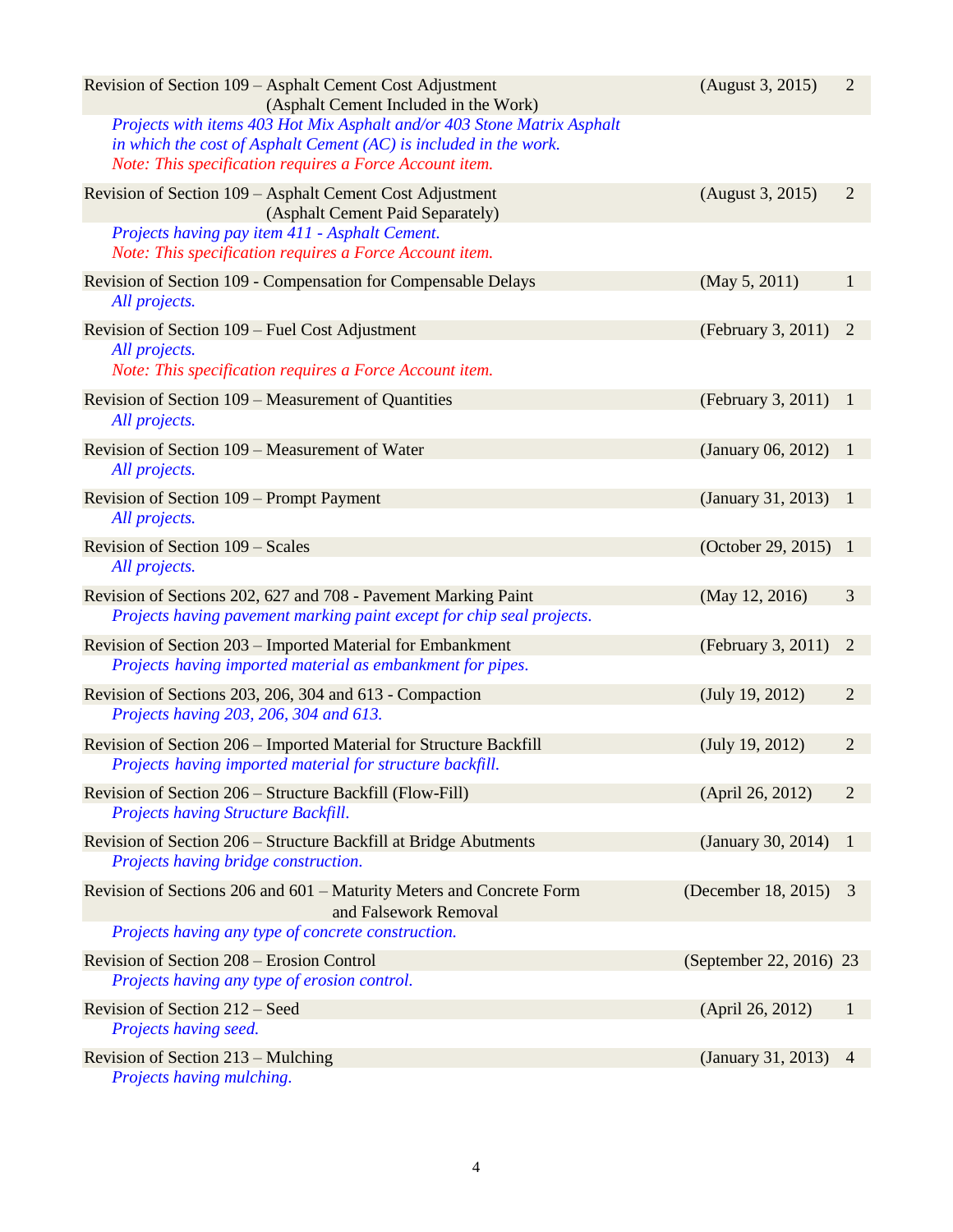| Revision of Section 216 – Soil Retention Covering                                                                                                                                                                                                    | (July 16, 2015)       | 6              |
|------------------------------------------------------------------------------------------------------------------------------------------------------------------------------------------------------------------------------------------------------|-----------------------|----------------|
| Projects having soil retention blanket or turf reinforcement mat.                                                                                                                                                                                    |                       |                |
| Revision of Section 250 – Environmental, Health and Safety Management<br>All projects.                                                                                                                                                               | (January 15, 2015) 14 |                |
| Revision of Sections 304 and 703 – Aggregate Base Course (RAP)                                                                                                                                                                                       | (October 31, 2013) 1  |                |
| Projects having the pay item Aggregate Base Course (RAP). The Designer should contact the Region<br>Materials Engineer to determine use.                                                                                                             |                       |                |
| Revision of Section 401 – Compaction of Hot Mix Asphalt<br>Projects having any type of HMA.                                                                                                                                                          | (April 26, 2012)      | $\mathbf{1}$   |
| Revision of Section 401 – Compaction Pavement Test Section (CTS)<br>Projects having any type of HMA.                                                                                                                                                 | (July 19, 2012)       | 1              |
| Revision of Section 401 – Composition of Mixtures – Voids Acceptance<br>Projects having voids acceptance of hot mix asphalt.                                                                                                                         | (February 3, 2011)    | $\mathbf{1}$   |
| Revision of Section 401 – Plant Mix Pavements<br>Projects as determined by the Region.                                                                                                                                                               | (February 3, 2011)    | -1             |
| Revision of Section 401 – Reclaimed Asphalt Pavement<br>Projects with voids acceptance of hot mix asphalt, and on any other projects<br>as determined by the Region Materials Engineer.                                                              | (May 2, 2013)         | $\overline{2}$ |
| Revision of Section 401 – Temperature Segregation<br>Projects having Hot Mix Asphalt.                                                                                                                                                                | (February 3, 2011)    | -1             |
| Revision of Section 401 – Tolerances for Hot Mix Asphalt (Voids Acceptance)<br>Projects having hot bituminous pavement when acceptance is based on asphalt<br>content, voids in the mineral aggregate, air voids, and in-place density.              | (January 6, 2012)     | 1              |
| Revision of Section 401 and 412 – Safety Edge<br>Projects having any type of roadway pavement.                                                                                                                                                       | (May 2, 2013)         | $\overline{2}$ |
| Revision of Section 409 – Chip Seal<br>Projects having chip seal.                                                                                                                                                                                    | (August 11, 2016)     | $\overline{2}$ |
| Revision of Section 412 – Portland Cement Concrete Pavement Finishing<br>Projects having portland cement concrete pavement.                                                                                                                          | (February 3, 2011)    | -1             |
| Revision of Sections 412, 601, and 711 - Liquid Membrane-Forming<br><b>Compounds for Curing Concrete</b>                                                                                                                                             | (May 5, 2011)         | 1              |
| Projects having any type of concrete construction.                                                                                                                                                                                                   |                       |                |
| Revision of Sections 412 and 705 – Preformed Compression Seals<br>Projects where it is necessary to use preformed compression seals in lieu of<br>silicone sealant in concrete pavement joints, such as projects with fast track<br>concrete.        | (February 3, 2011) 2  |                |
| Revision of Section 504 – Concrete Block Facing MSE Wall<br>Projects having concrete block facing MSE walls. Hybrid walls will be permitted,<br>unless otherwise stated by the Designer in the General Notes for the MSE Wall<br><b>Work Sheets.</b> | (February 3, 2011) 13 |                |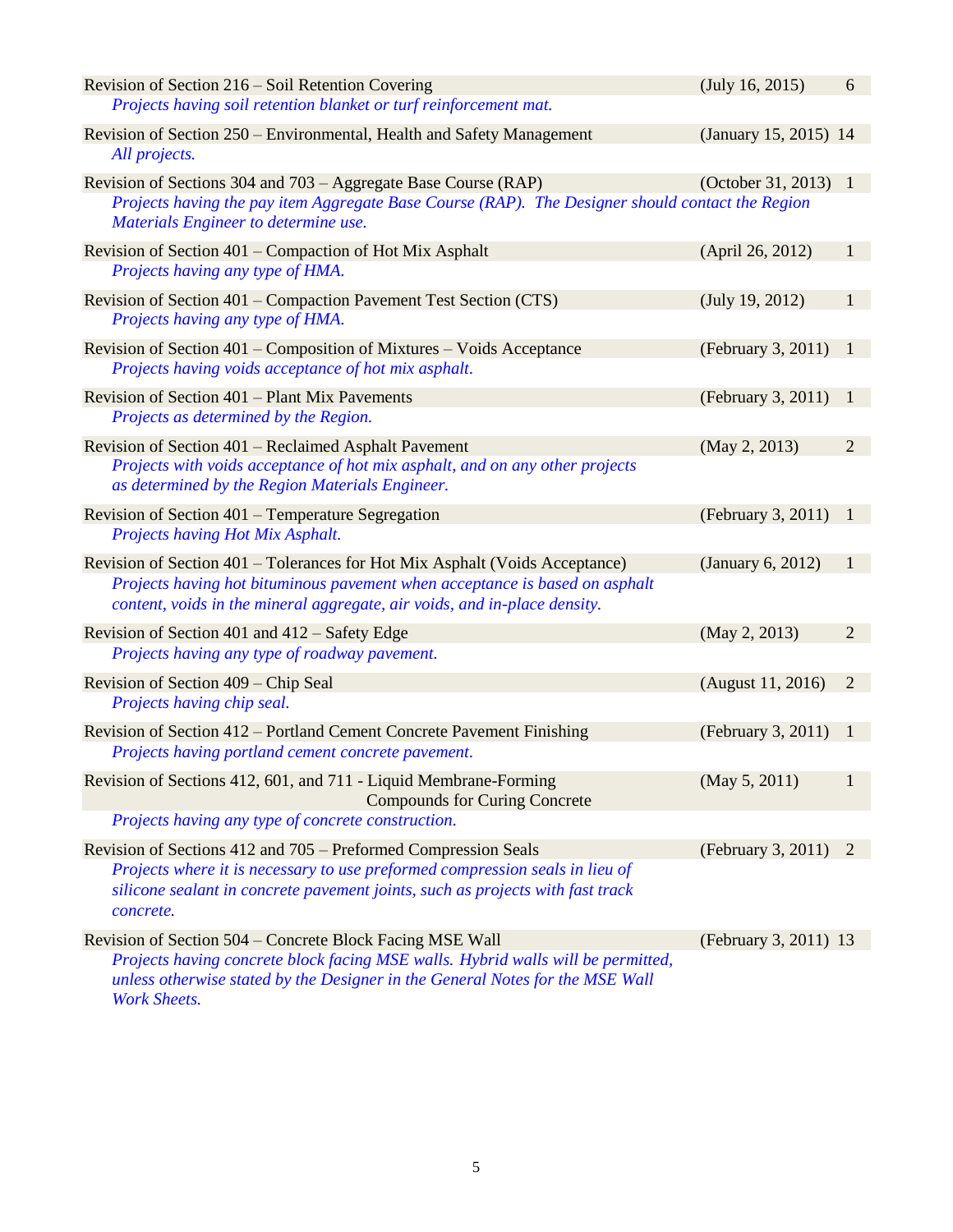| Revision of Section 504 – Concrete Panel Facing MSE Wall<br>Projects having concrete panel facing MSE walls. Hybrid walls will be permitted,<br>unless otherwise stated by the Designer in the General Notes for the MSE Wall<br><b>Work Sheets.</b> | (February 3, 2011) 12 |                |
|------------------------------------------------------------------------------------------------------------------------------------------------------------------------------------------------------------------------------------------------------|-----------------------|----------------|
| Revision of Section 507 – Grouted Riprap Slope and Ditch Paving<br>Projects having grouted riprap slope and ditch paving.                                                                                                                            | (November 6, 2014) 1  |                |
| Revision of Section 507, 601, and 606 – Macro Fiber-Reinforced Concrete<br>Projects having macro fiber-reinforced concrete.                                                                                                                          | (May 2, 2013)         | 1              |
| Revision of Section 510 – Structural Plate Structures<br>Projects having steel or aluminum plate structures.                                                                                                                                         | (February 3, 2011)    | $\mathbf{1}$   |
| Revision of Section 512 – Bearing Device Testing<br>Projects having elastomeric bearings.                                                                                                                                                            | (November 6, 2014) 1  |                |
| Revision of Section 518 - Bridge Expansion Device<br>Projects having bridge expansion devices.                                                                                                                                                       | (October 31, 2013) 1  |                |
| Revision of Section 601 – Class B, BZ, D, DT, and P Concrete<br>Projects having any type of concrete construction.                                                                                                                                   | (February 18, 2016) 2 |                |
| Revision of Section 601 – Class H and HT Bridge Deck Concrete<br>Projects having Class H or HT concrete.                                                                                                                                             | (May 16, 2013)        | $\overline{4}$ |
| Revision of Section 601 – Concrete Batching<br>Projects having any type of concrete construction.                                                                                                                                                    | (February 3, 2011)    | -1             |
| Revision of Section 601 – Concrete Finishing<br>Projects having any type of concrete construction.                                                                                                                                                   | (February 3, 2011)    | -1             |
| Revision of Section 601 – Concrete Slump Acceptance<br>Projects having any type of concrete construction.                                                                                                                                            | (October 29, 2015) 1  |                |
| Revision of Section 601 – Depositing Concrete Under Water<br>Projects having concrete construction under water.                                                                                                                                      | (May 2, 2013)         | 1              |
| Revision of Section 601 – Fiber-Reinforced Concrete<br>Projects having fiber-reinforced concrete.                                                                                                                                                    | (February 18, 2016) 1 |                |
| Revision of Section 601 – QC Testing Requirements for Structural Concrete<br>Projects having any type of structural concrete construction.                                                                                                           | (May 8, 2014)         | $\mathbf{1}$   |
| Revision of Section 601 – Structural Concrete Strength Acceptance<br>Projects having any type of concrete construction.                                                                                                                              | (April 30, 2015)      | 1              |
| Revision of Sections 601 and 701 – Cements and Pozzolans<br>Projects having any type of concrete construction.                                                                                                                                       | (November 6, 2014) 4  |                |
| Revision of Section 603 – Culvert Pipe Inspection<br>Projects having culvert pipe.                                                                                                                                                                   | (October 2, 2014)     | $\mathbf{1}$   |
| Revision of Sections 603, 624, 705, 707, and $712 -$ Drainage Pipe<br>Projects having any type of culvert pipe.                                                                                                                                      | (April 30, 2015)      | 3              |
| Revision of Section 612 – Delineators<br>Projects having delineators.                                                                                                                                                                                | (February 3, 2011)    | $\mathbf{1}$   |
| Revision of Section 612 – Flexible Delineators<br>Projects having flexible delineators.                                                                                                                                                              | (July 19, 2012)       | 1              |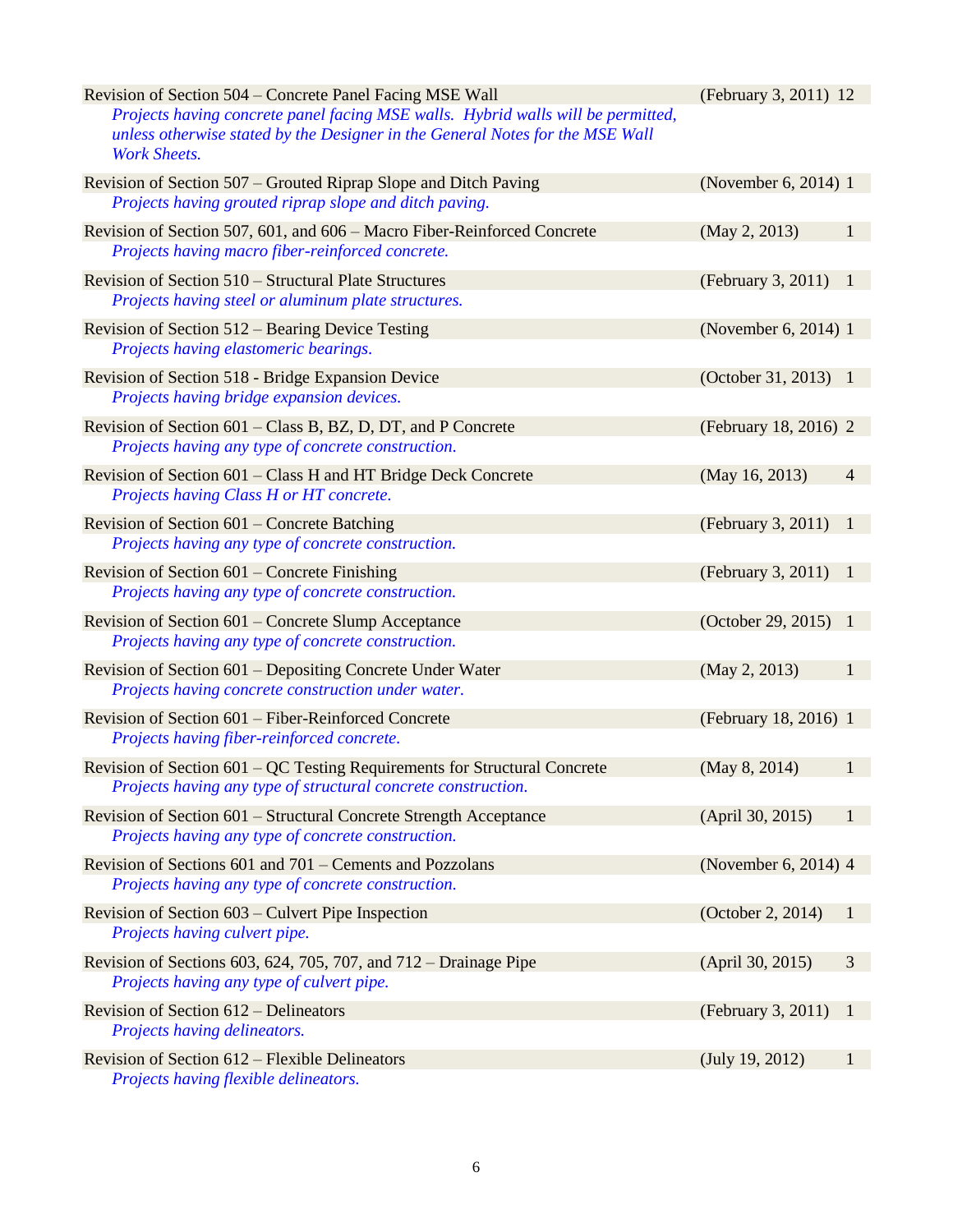| Revision of Sections 613 and 715 – LED Roadway Luminaire<br>Projects having light emitting diode (LED) roadway luminaires.                                                                                                                                                                                                                                                                                                                                               | (January 30, 2014) 5  |                |
|--------------------------------------------------------------------------------------------------------------------------------------------------------------------------------------------------------------------------------------------------------------------------------------------------------------------------------------------------------------------------------------------------------------------------------------------------------------------------|-----------------------|----------------|
| Revision of Section 614 – Accessible Pedestrian Signal<br>Projects having accessible pedestrian signals.                                                                                                                                                                                                                                                                                                                                                                 | (November 1, 2012) 3  |                |
| Revision of Section 614 – Blank Out Sign (LED) (Speed Radar)<br>Projects having blank out signs, with speed radar capability.                                                                                                                                                                                                                                                                                                                                            | (Dec. 29, 2011)       | 6              |
| Revision of Section 614 – Pedestrian Push Button Assembly<br>Projects having post mounted pedestrian push buttons.                                                                                                                                                                                                                                                                                                                                                       | (July 19, 2012)       | $\mathbf{1}$   |
| Revision of Sections 614 and 713– Sign Panel Sheeting<br>Projects having permanent signing.                                                                                                                                                                                                                                                                                                                                                                              | (August 11, 2016)     | $\overline{2}$ |
| Revision of Section 618 – Prestressed Concrete<br>Projects having prestressed concrete members.                                                                                                                                                                                                                                                                                                                                                                          | (April 26, 2012)      | 24             |
| Revision of Section 620 – Field Laboratories with Ignition Furnace<br>Projects having Stone Matrix Asphalt (SMA).                                                                                                                                                                                                                                                                                                                                                        | (February 3, 2011)    | $\mathbf{1}$   |
| Revision of Section 625 – Construction Surveying<br>Projects when 3D modeling data in electronic format is available as stated in<br>the Project Special Provision Worksheet, "Revision of Section 102, Project Plans and Other Data".                                                                                                                                                                                                                                   | (February 18, 2016) 1 |                |
| Revision of Section 627 – Preformed Plastic Pavement Marking<br>Projects having inlaid preformed plastic pavement marking.                                                                                                                                                                                                                                                                                                                                               | (May 12, 2016)        | $\overline{2}$ |
| Revision of Section 627 and 713 – Modified Epoxy Pavement Marking<br>Projects having modified epoxy pavement marking.                                                                                                                                                                                                                                                                                                                                                    | (May 12, 2016)        | $\overline{2}$ |
| Revision of Section 630 - Emergency Pull-off Area (Temporary)<br>Projects having temporary emergency pull-off areas during construction.                                                                                                                                                                                                                                                                                                                                 | (May 5, 2011)         | $\mathbf{1}$   |
| Revision of Section 630 – Mobile Pavement Marking Zone (Group 1 without Attenuator) (February 3, 2011)<br>Use this special provision in long striping projects having a mobile pavement<br>marking zone in which a truck mounted impact attenuator is not required for<br>Group 1 (roadways having AADT less than 2000).<br>The use of the lump sum item is generally used in longer or region-wide projects.<br>The day pay item is generally used in smaller projects. |                       | -1             |
| Revision of Section 630 - Retroreflective Sign Sheeting<br>All projects.                                                                                                                                                                                                                                                                                                                                                                                                 | (May 8, 2014)         |                |
| Revision of Section 630 - Rolling Roadblock<br>Projects having rolling roadblocks.                                                                                                                                                                                                                                                                                                                                                                                       | (November 1, 2012) 2  |                |
| Revision of Section 630 - Temporary Portable Rumble Strip<br>Projects in which the Designer, in coordination with the Region Traffic Engineer<br>recommends the use of temporary rumble strips for construction traffic control.                                                                                                                                                                                                                                         | (February 18, 2016) 1 |                |
| Revision of Section 702 - Bituminous Materials<br>Projects having bituminous materials.                                                                                                                                                                                                                                                                                                                                                                                  | (March 29, 2016)      | 11             |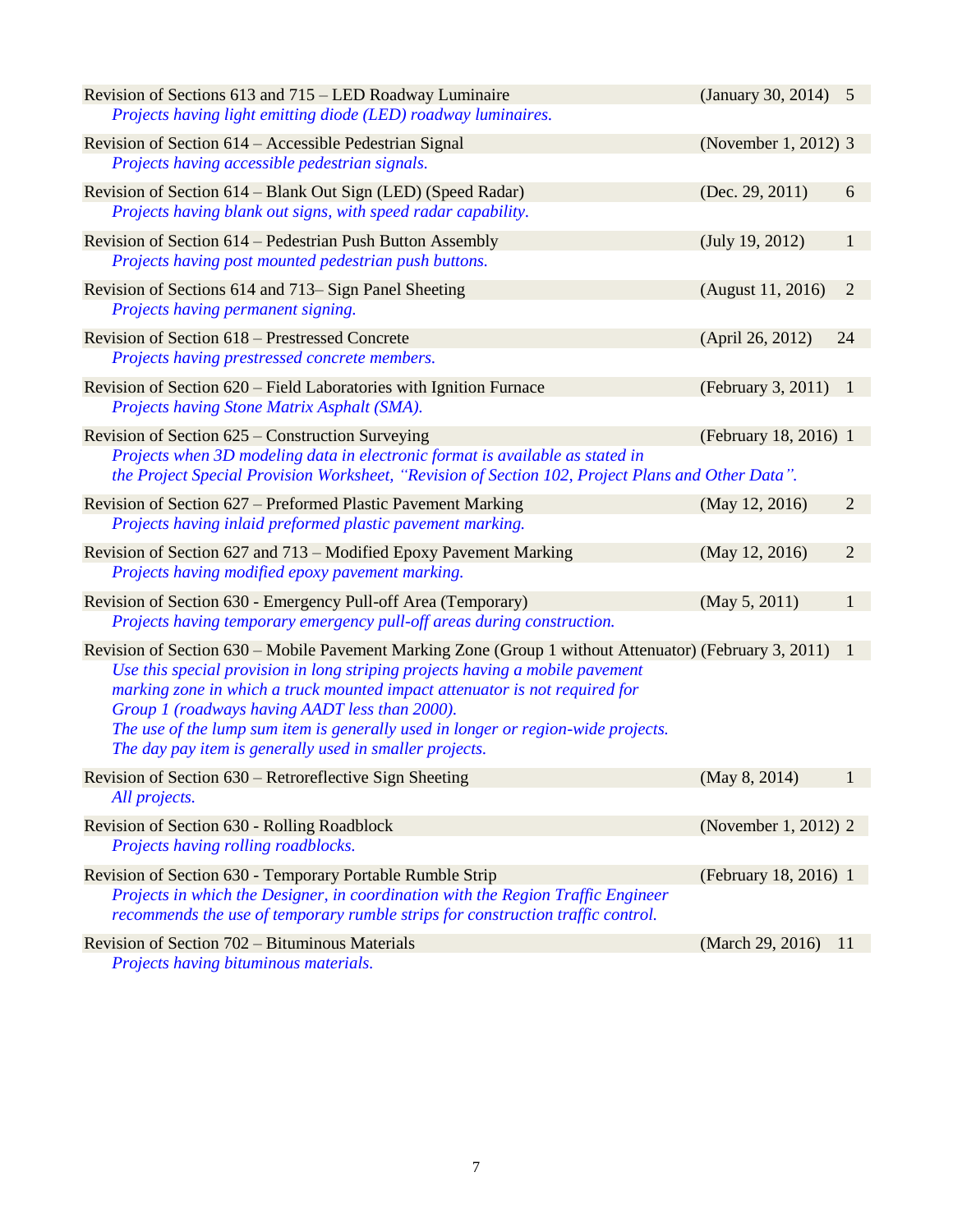| Revision of Section 703 - Aggregate for Bases                                                                                                       | (October 31, 2013) 1  |              |
|-----------------------------------------------------------------------------------------------------------------------------------------------------|-----------------------|--------------|
| Projects which allow recycled asphalt pavement (RAP) to be incorporated                                                                             |                       |              |
| into the aggregate base course mix. The Designer should contact<br>the Region Materials Engineer (RME) to determine use.                            |                       |              |
|                                                                                                                                                     |                       |              |
| Revision of Section 703 - Aggregate for Bases (Without RAP)<br>Projects which do not allow recycled asphalt pavement (RAP) to be incorporated       | (October 31, 2013) 1  |              |
| into the aggregate base course mix. The Designer should contact                                                                                     |                       |              |
| the Region Materials Engineer (RME) to determine use.                                                                                               |                       |              |
| Revision of Section 703 – Aggregate for Cover Coat Material                                                                                         | (October 29, 2015) 1  |              |
| Projects having cover coat material.                                                                                                                |                       |              |
| Revision of Section 703 – Aggregate for Hot Mix Asphalt                                                                                             | (November 1, 2012) 2  |              |
| Projects having Hot Mix Asphalt (HMA).                                                                                                              |                       |              |
| Revision of Section 703 – Aggregate for Stone Matrix Asphalt                                                                                        | (April 26, 2012)      | 1            |
| Projects having stone matrix asphalt (SMA).                                                                                                         |                       |              |
| Revision of Section 703 – Concrete Aggregate                                                                                                        | (July 28, 2011)       | 1            |
| Projects having any type of concrete construction.                                                                                                  |                       |              |
| Revision of Section 703 – Mineral Filler                                                                                                            | (May 8, 2014)         | 1            |
| Projects having stone matrix asphalt (SMA).                                                                                                         |                       |              |
| Revision of Section 709 - Epoxy Coated Reinforcing Bars                                                                                             | (February 18, 2016) 1 |              |
| Projects having any type of concrete construction.                                                                                                  |                       |              |
| Revision of Section 712 – Geotextiles                                                                                                               | (November 1, 2012) 2  |              |
| Projects having having geotextiles or geosynthetics.                                                                                                |                       |              |
| Revision of Section 712 – Water for Mixing or Curing Concrete                                                                                       | (February 3, 2011)    | -1           |
| Projects having any type of concrete construction.                                                                                                  |                       |              |
| Revision of Section 713 – Reflectors for Delineators and Median Barrier                                                                             | (May 2, 2013)         | 1            |
| Projects having reflectors for delineators and median barrier.                                                                                      |                       |              |
| Affirmative Action Requirements - Equal Employment Opportunity                                                                                      | (February 3, 2011) 10 |              |
| All projects.                                                                                                                                       |                       |              |
| Disadvantaged Business Enterprise (DBE) Requirements                                                                                                | (Dec. 26, 2013)       | 9            |
| Required on all partially or wholly funded Federal-Aid Design-Bid-Build projects.                                                                   |                       |              |
| This should be used in conjunction with the revised project special provision worksheet,<br>"Disadvantage Business Enterprise (DBE) Contract Goal". |                       |              |
| <b>FASTER Monthly Employment Report</b>                                                                                                             | (May 2, 2013)         | $\mathbf{1}$ |
|                                                                                                                                                     |                       |              |

*Projects that are in part or wholly funded by the Funding Advancements for Surface Transportation and Economic Recovery (FASTER) legislation.*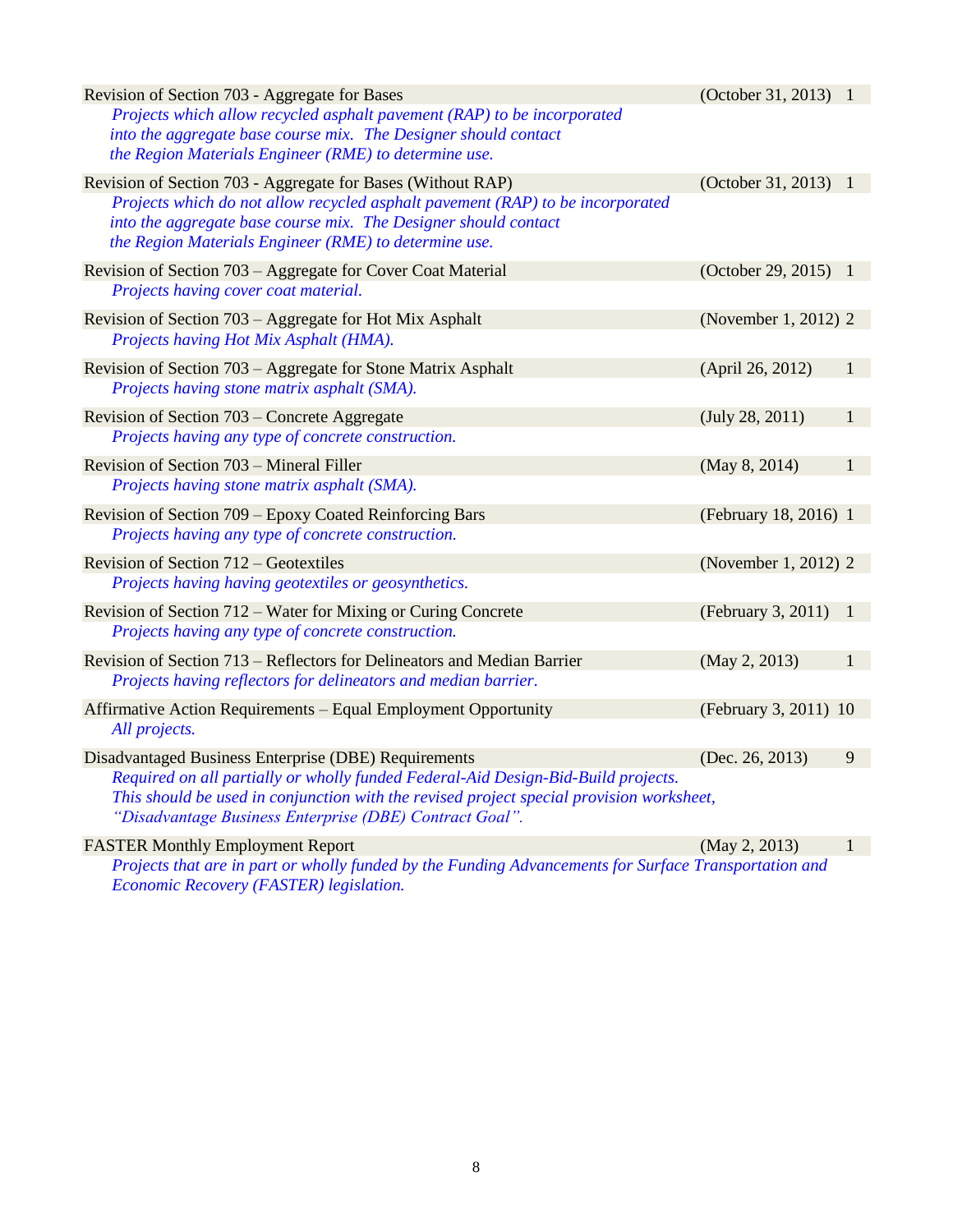*and enhancement projects funded with ARRA funds are not exempt.* Minimum Wages, Colorado, (January 8, 2016) 6 Highway Construction for El Paso, Pueblo, and Teller counties. *and enhancement projects funded with ARRA funds are not exempt.* Minimum Wages, Colorado, (January 8, 2016) 7 *and enhancement projects funded with ARRA funds are not exempt.* Minimum Wages, Colorado, **1992** Colorado, 1992, 1993, 1994, 1996, 1996, 1997, 1998, 1998, 1998, 1999, 1999, 1999, 1999, 1999, 1999, 1999, 1999, 1999, 1999, 1999, 1999, 1999, 1999, 1999, 1999, 1999, 1999, 1999, 1999, 1999, U.S. Department of Labor General Decision Number CO160020,

*All federal-aid projects with contracts exceeding \$2000, except for non-ARRA projects on roadways classified as local roads or rural minor collectors, which are exempt. Projects on local roads, rural minor collectors, and enhancement projects funded with ARRA funds are not exempt.*

U.S. Department of Labor General Decision Number CO160021,

Highway Construction for Cheyenne, Kit Carson, Lincoln, Logan, Morgan, Phillips, Sedgwick, Washington, and Yuma counties.

*All federal-aid projects with contracts exceeding \$2000, except for non-ARRA projects on roadways classified as local roads or rural minor collectors, which are exempt. Projects on local roads, rural minor collectors, and enhancement projects funded with ARRA funds are not exempt.*

## Minimum Wages, Colorado, (January 8, 2016) 9

U.S. Department of Labor General Decision Number CO160022,

Highway Construction for Alamosa, Archuleta, Chaffee, Conejos, Custer, Delta, Dolores, Fremont, Gunnison, Hinsdale, La Plata, Mineral, Montezuma, Montrose, Ouray, Rio Grande, Saguache, San Juan, and San Miguel counties.

*All federal-aid projects with contracts exceeding \$2000, except for non-ARRA projects on roadways classified as local roads or rural minor collectors, which are exempt. Projects on local roads, rural minor collectors, and enhancement projects funded with ARRA funds are not exempt.*

Minimum Wages, Colorado, (January 8, 2016) 10

U.S. Department of Labor General Decision Number CO160016, Highway Construction for Adams, Arapahoe, Broomfield, Clear Creek, Elbert, Gilpin, Jefferson, and Park counties.

*All federal-aid projects with contracts exceeding \$2000, except for non-ARRA projects on roadways classified as local roads or rural minor collectors, which are exempt. Projects on local roads, rural minor collectors, and enhancement projects funded with ARRA funds are not exempt.*

### Minimum Wages, Colorado, (January 8, 2016) 4

U.S. Department of Labor General Decision Number CO160017, Highway Construction for Boulder county.

*All federal-aid projects with contracts exceeding \$2000, except for non-ARRA projects on roadways classified as local roads or rural minor collectors, which are exempt. Projects on local roads, rural minor collectors,* 

U.S. Department of Labor General Decision Number CO160018,

*All federal-aid projects with contracts exceeding \$2000, except for non-ARRA projects on roadways classified as local roads or rural minor collectors, which are exempt. Projects on local roads, rural minor collectors,* 

U.S. Department of Labor General Decision Number CO160019,

Highway Construction for Denver and Douglas counties.

*All federal-aid projects with contracts exceeding \$2000, except for non-ARRA projects on roadways classified as local roads or rural minor collectors, which are exempt. Projects on local roads, rural minor collectors,* 

Highway Construction for Baca, Bent, Costilla, Crowley, Huerfano, Kiowa, Las Animas, Otero, and Prowers counties.

Minimum Wages, Colorado, (January 8, 2016) 6